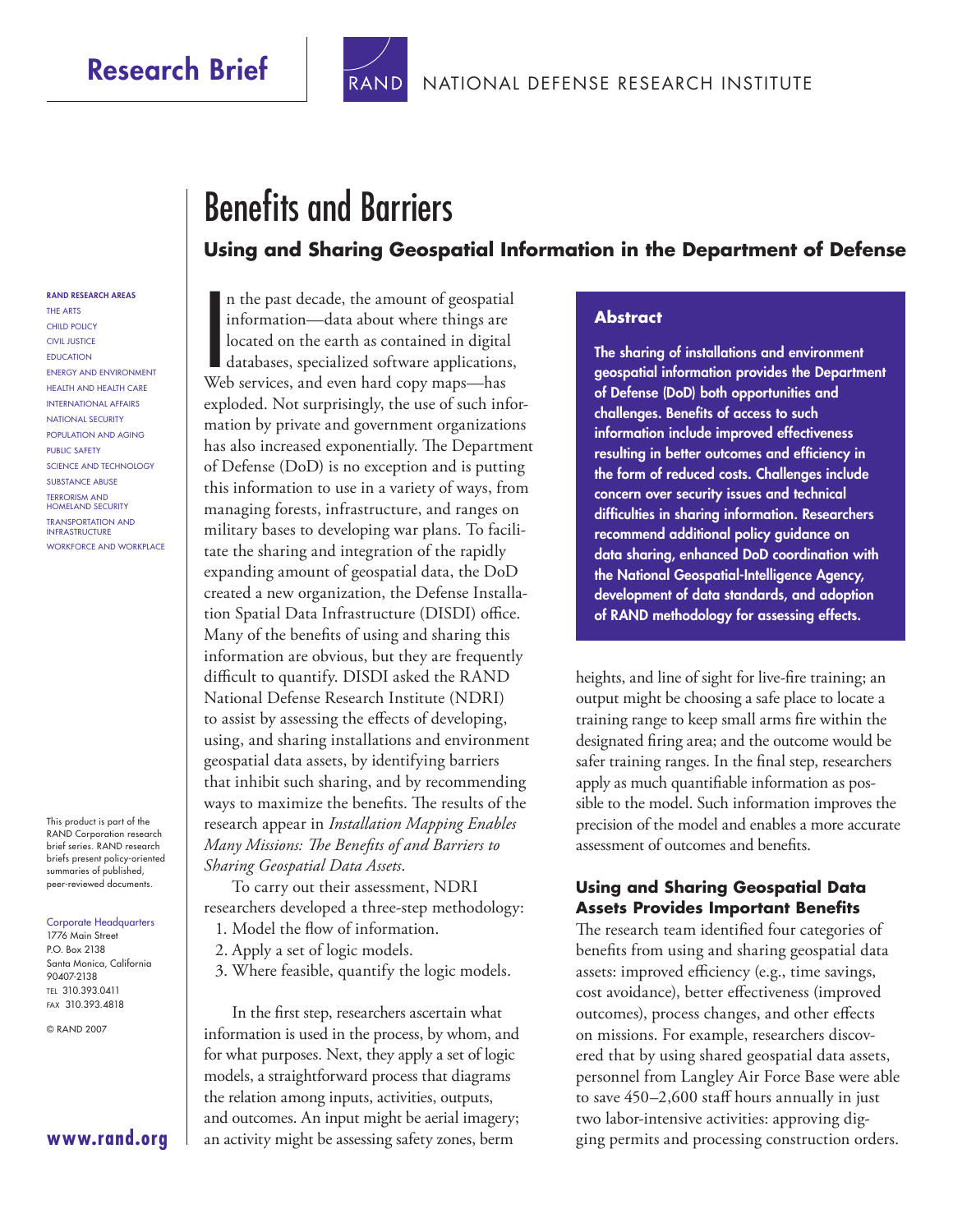Even more impressive was the net present value savings of  $$3$  billion $^1$  over eight years that workers at Aberdeen Proving Ground estimated they could save by using and sharing geospatial data assets. Effectiveness benefits include better use of training ranges (such as being able to train longer or use more training space), improved emergency and homeland security planning and response, and better use of construction and maintenance assets.

Extrapolating the benefits obtained at one installation to similar functions across all DoD installations suggests that savings could be substantial. For example, extending the Langley use of geospatial information for granting digging permits and processing construction orders DoD-wide could yield annual savings equivalent to between 50 and 300 fulltime personnel (about 100,000 to 600,000 hours per year). Although the calculations are admittedly rough approximations, they do indicate the scale of potential benefits, in this case primarily in workload reduction.

### **What Are the Barriers to Sharing Geospatial Data Assets?**

Even though sharing of geospatial data assets within the DoD has increased significantly, barriers to sharing still exist. In extensive interviews, researchers uncovered a number of these barriers. The primary reluctance to share stems from the concern that terrorists or criminals could use such information. However, much of the information is very general and consists of common knowledge that would be of little added value. Nonetheless, there is a need for clear security policy guidance that delineates what is sensitive and why and provides guidance on how to share sensitive data assets. Proprietary issues also become a concern when the DoD has, for example, bought geospatial datasets from a commercial firm and wishes to share those data with organizations outside the federal government, e.g., state or county governments or their contractors.

Other barriers result from information technology policies and procedures. Different organizations, such as different Services and individual installations, have their own information systems and firewalls, and often the data asset cannot be easily shared between them. In other cases, sharing is limited simply because of a lack of knowledge. Individuals do not know about the information, what it can do, how to get it, or how to use it.

Some barriers arise from communication disconnects between different functional organizations and individual disciplines. For example, both the facilities and environmental staffs on a given installation may be using geospatial installations and environment datasets, but they do not share

Sometimes, the stewards of data assets are reluctant to share because they do not know whom they are sharing with and how the data assets are to be used. In other cases, data asset sharing is limited simply because there are no policies or contracts in place to determine how it can or will be done. In addition, lack of sufficient development or adoption of common data and technology standards limits sharing. Researchers also found, at all levels, a lack of consistent longterm support for investing in and sharing installations and environment geospatial data assets. Many installations do not fund geospatial data experts, preferring instead to create an additional duty for a staff member. Nor do some installations fund the construction of a geospatial database or tool, or include the funds to keep it current if one is established. There are also risks from sharing undocumented, poor quality, or out-of-date data, which also can limit sharing.

#### **Recommendations**

The researchers offered several recommendations for DISDI that ranged from establishing policy to ensuring that data assets are made available for sharing. More specifically, they recommended the following:

- DISDI should collaborate with the National Geospatial-Intelligence Agency (NGA) to provide additional official DoD policy guidance about the need to share installations and environment geospatial data assets, about security issues and how to address them, and about how to share such geospatial data assets; this guidance should include procedures for developing memoranda of understanding and agreement for data sharing.
- DISDI has an important role in coordination and outreach regarding developing installations and environment geospatial data assets and sharing them within the DoD as well as with organizations outside the DoD. It should continue and expand on these efforts inside the DoD, help OSD organizations acquire and use installations and environment geospatial data assets, cultivate a close working partnership with NGA, and expand outreach and coordination outside the DoD.
- DISDI, in partnership with NGA and the Service geospatial information offices, has an important facilitation role in standards, contracting, and quality control processes. It should help create and promote development and adoption of installations and environment geospatial data standards. 1

or coordinate their use. The different organizations' terminology, interests, and software systems and approaches can also limit sharing. A common example is that many facility engineers use Computer-Aided Drafting and Design systems for their building information but environmental staff members often use Geographic Information System software.

 $1$  In 1992 dollars.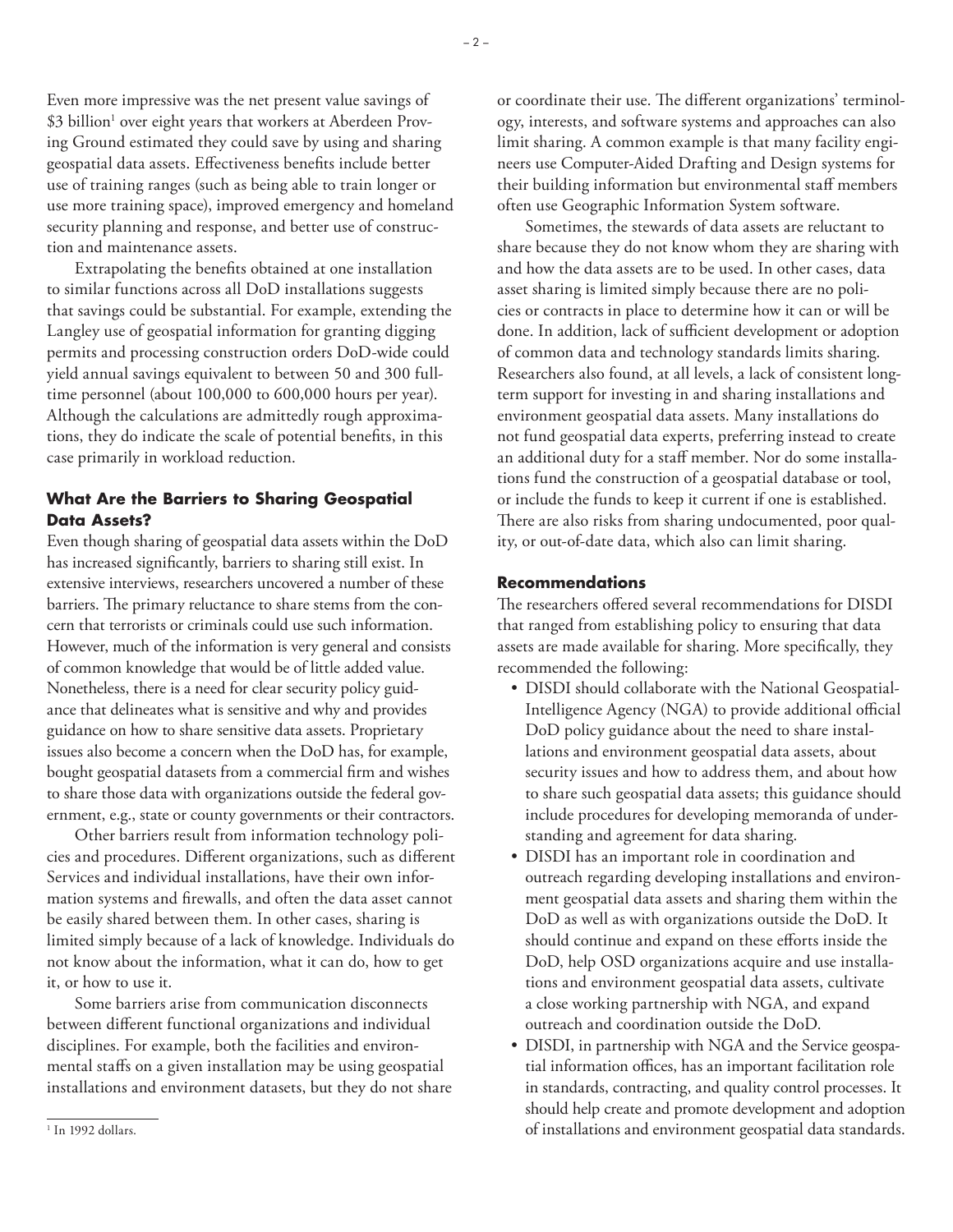– 3 –

It is also important that DISDI provide DoD policy and standard contracting language for military contracts that involve digital geospatial data and analysis.

- Given limited resources, DISDI needs to manage its investments wisely. It should
	- apply the NDRI methodology developed for assessing effects, i.e., use information flow models, logical models, and, when feasible, cost-benefit analysis and other quantifying methods
	- establish processes for managing future investments by applying the Government Accountability Office's

Information Technology Investment Management maturity model; long-term improvements in processes, policies, and organizational relationships can be planned systematically using this model.

Implementing the assessment methodology suggested in this research will help increase the development and sharing of installations and environment geospatial data assets and will continue to increase and accrue significant financial and operational benefits, helping to improve mission performance and thus saving lives and dollars. ■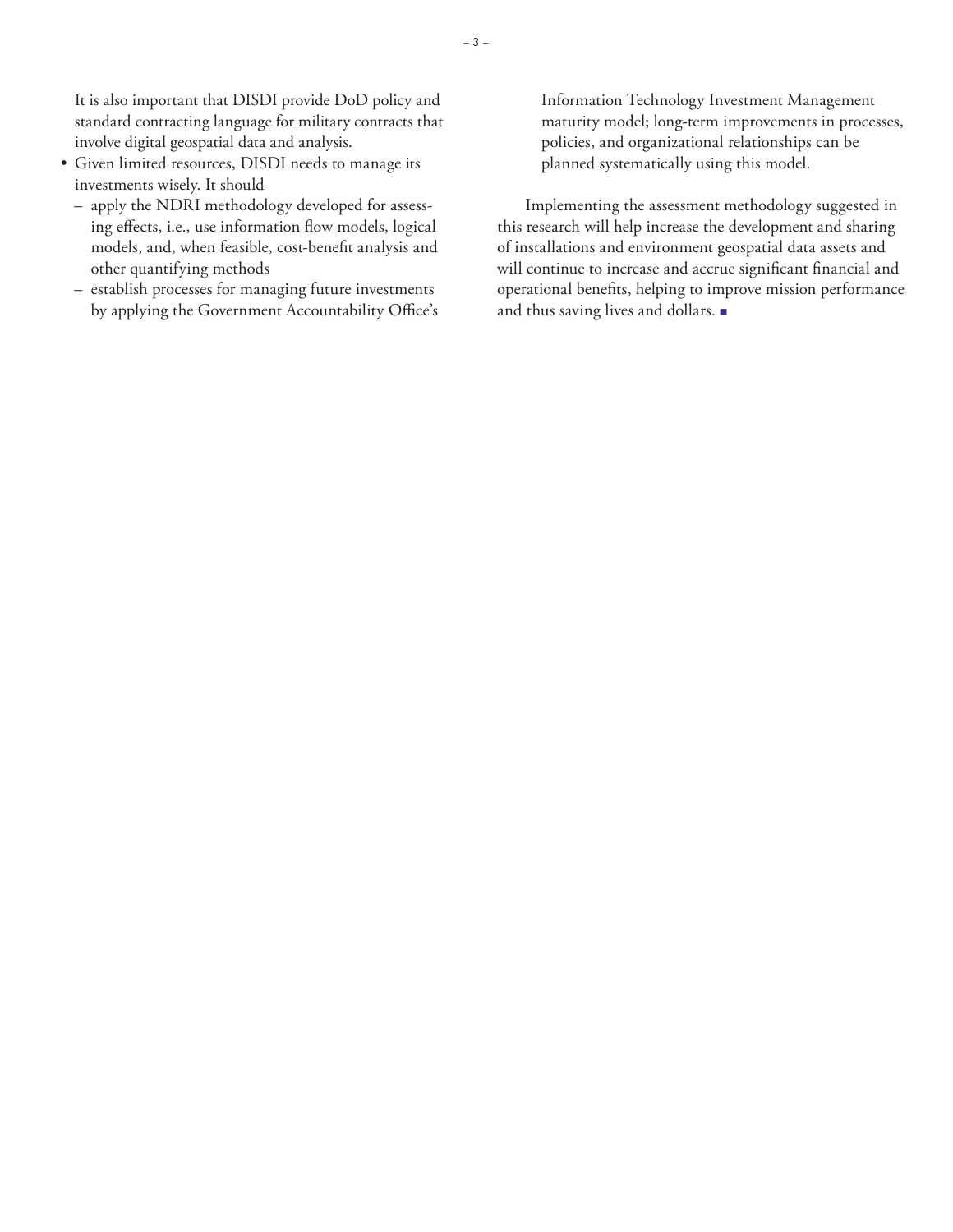

**Installation Mapping Enables Many Missions** 

This research brief describes work done for the RAND National Defense Research Institute documented in Installation Mapping Enables Many Missions: The Benefits of and Barriers to Sharing Geospatial Data Assets, by Beth E. Lachman, Peter Schirmer, David R. Frelinger, Victoria A. Greenfield, Michael S. Tseng, and Tiffany Nichols, MG-552-OSD, 2007, 330 pp., \$40.00, ISBN: 978-0-8330-4034-3 (available at [http://www.rand.org/pubs/monographs/MG552/\)](http://www.rand.org/pubs/monographs/MG552/). The RAND Corporation is a nonprofit research organization providing objective analysis and effective solutions that address the challenges facing the public and private sectors around the world. RAND's publications do not necessarily reflect the opinions of its research clients and sponsors. RAND® is a registered trademark.

**RAND Offices** Santa Monica, CA • Washington, DC • Pittsburgh, PA • Jackson, MS • Cambridge, UK • Doha, QA